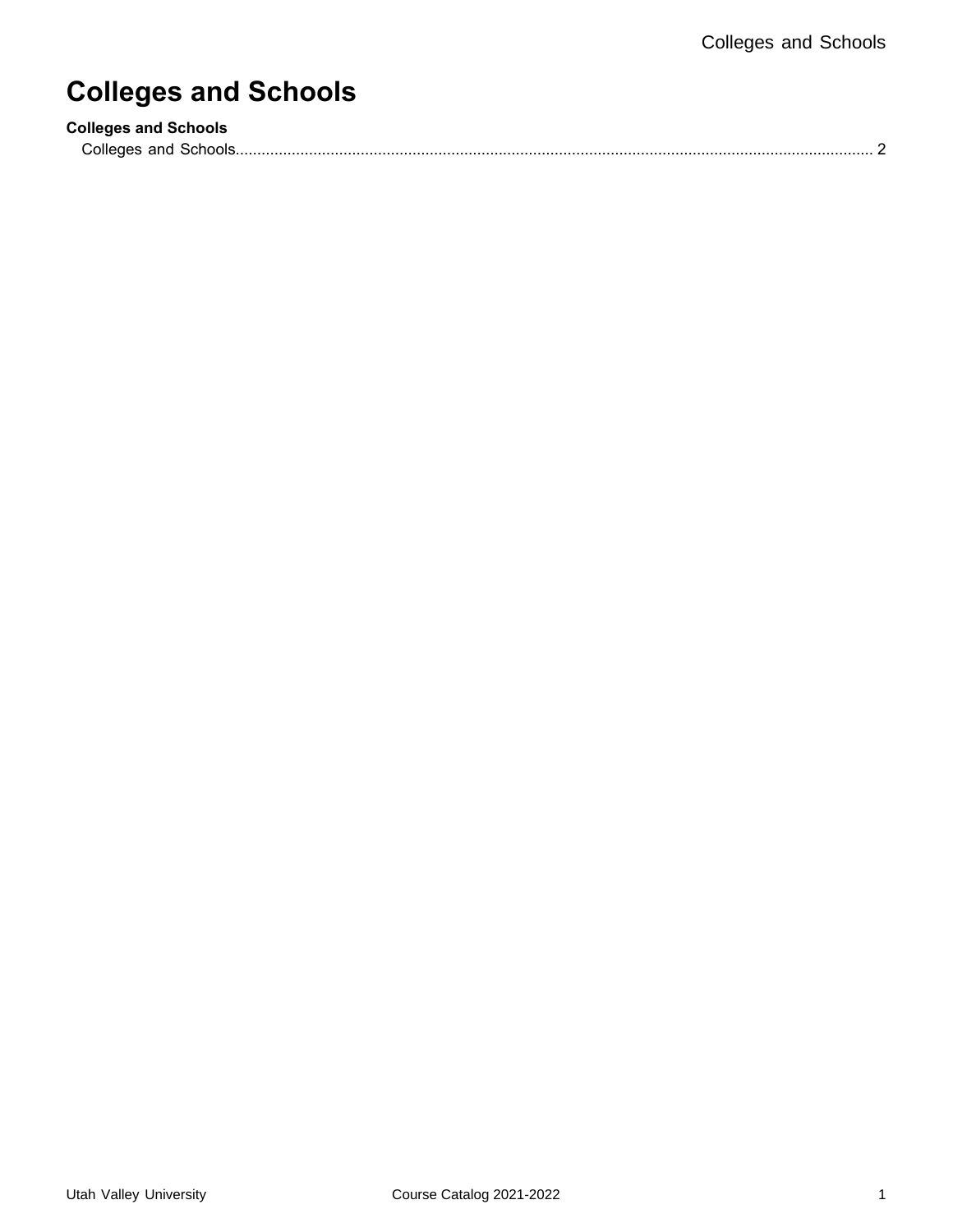## <span id="page-1-0"></span>**Colleges and Schools**

## **College of Engineering and Technology**

Architecture and Engineering Design Aviation Science Computer Science Computer Science Graduate Programs Construction Technologies Culinary Arts Institute Cybersecurity Graduate Programs Digital Media Engineering Engineering Technology Information Systems and Technology Technology Management Technology Management Graduate Programs Transportation Technologies

## **College of Health and Public Service**

Allied Health Criminal Justice/Law Enforcement Emergency Services Nursing Nursing Graduate Programs Public Health Public Service Graduate Programs

#### **College of Humanities and Social Sciences**

Behavioral Science Clinical Mental Health Counseling Graduate Programs Communication English and Literature History and Political Science Integrated Studies Languages and Cultures Master of Arts in Marriage and Family Therapy Graduate Programs Philosophy and Humanities Social Work Graduate Programs

## **College of Science**

Biology **Chemistry** Earth Science Exercise Science and Outdoor Recreation **Mathematics** Mathematics Graduate Programs Physics

## **School of Education**

Education Graduate Programs Elementary Education Secondary and Special Education

## **School of the Arts**

Art and Design Dance **Music** Theatrical Arts for Stage and Screen